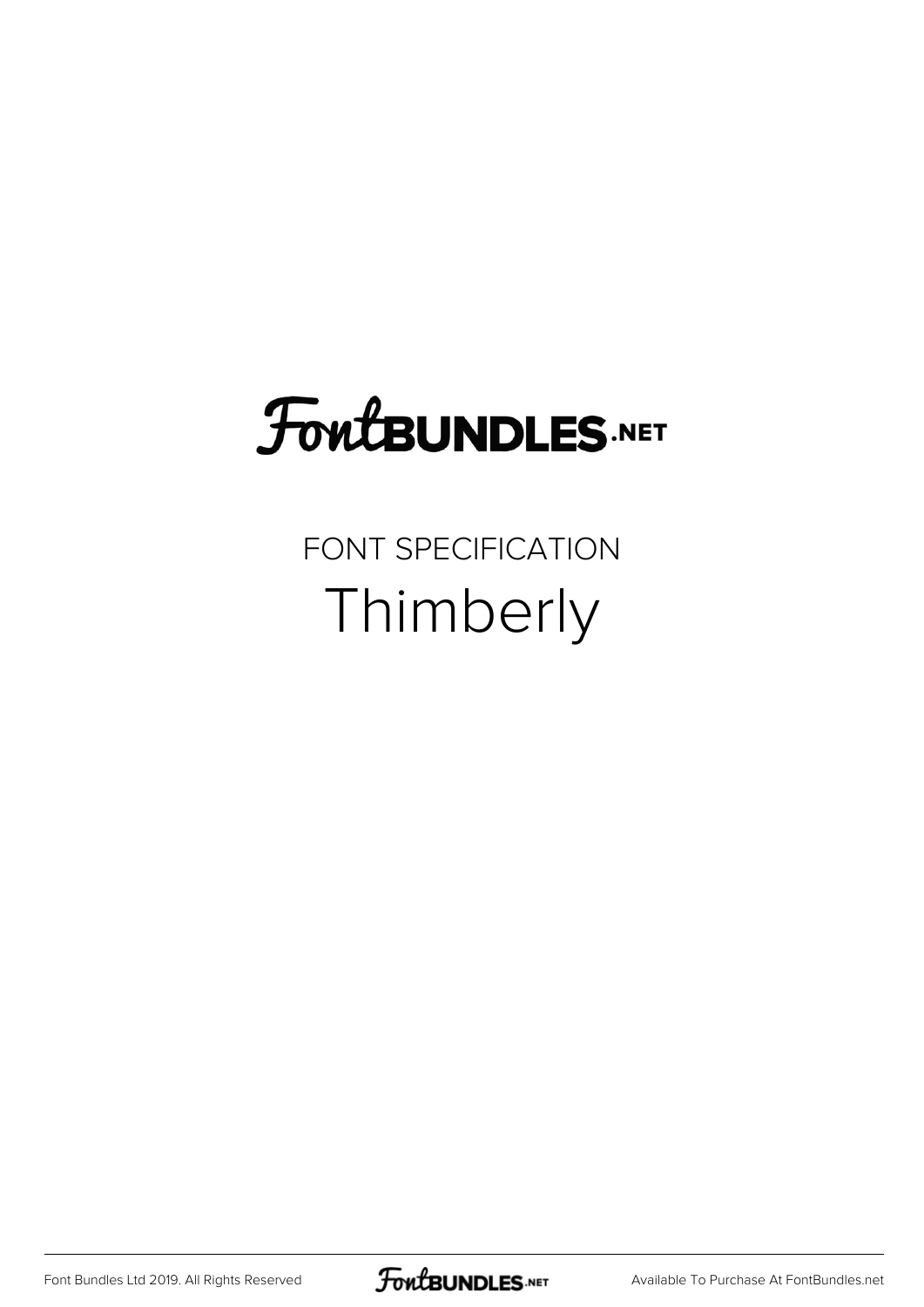## Thimberly - Regular

**Uppercase Characters** 

 $ABCDEFGH9HK1990$ PRRSTILYMXY2

## Lowercase Characters

abodefghijklmnapgreturmery

## **Numbers**

 $\sim$ 

0123456789

Punctuation and Symbols

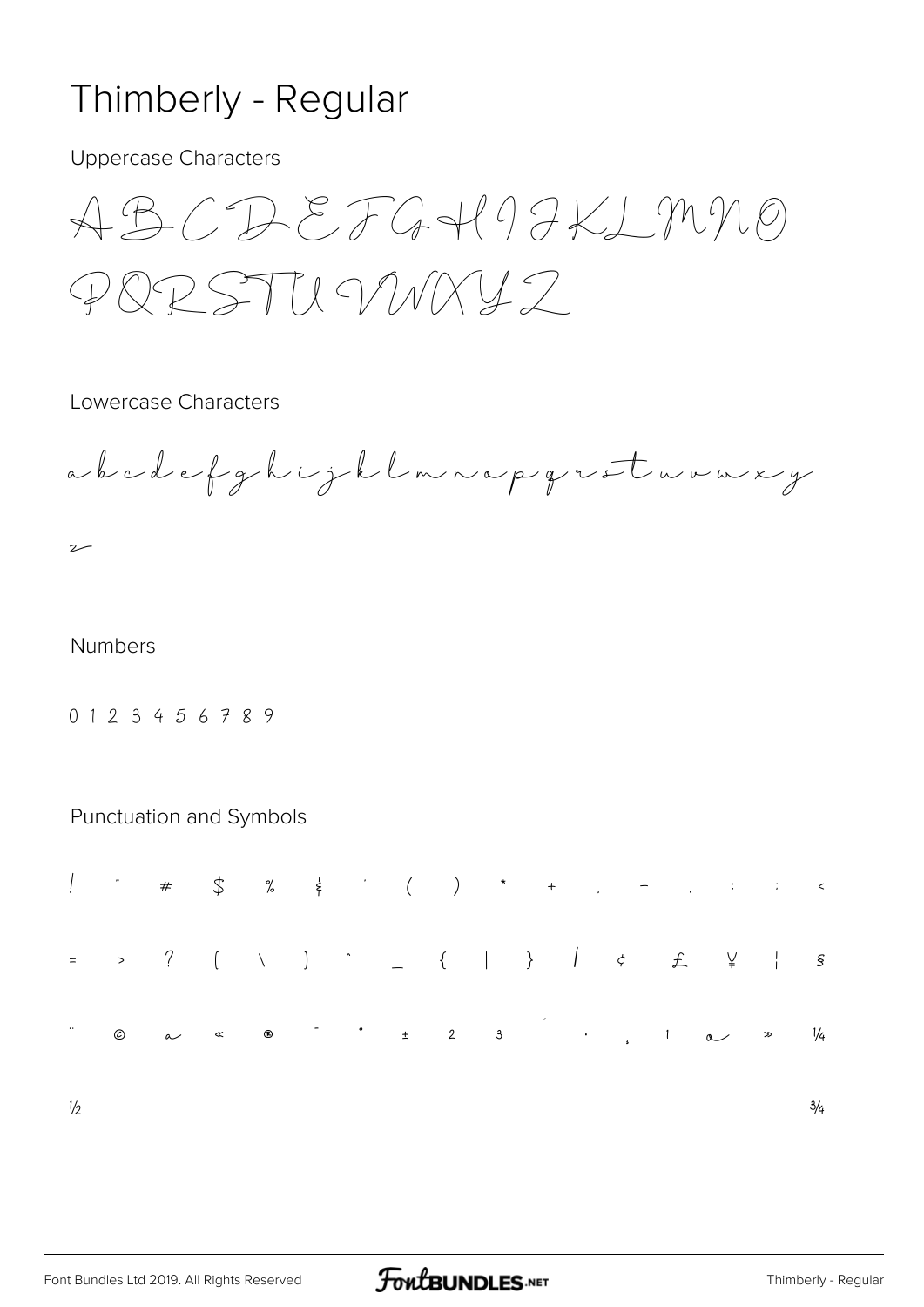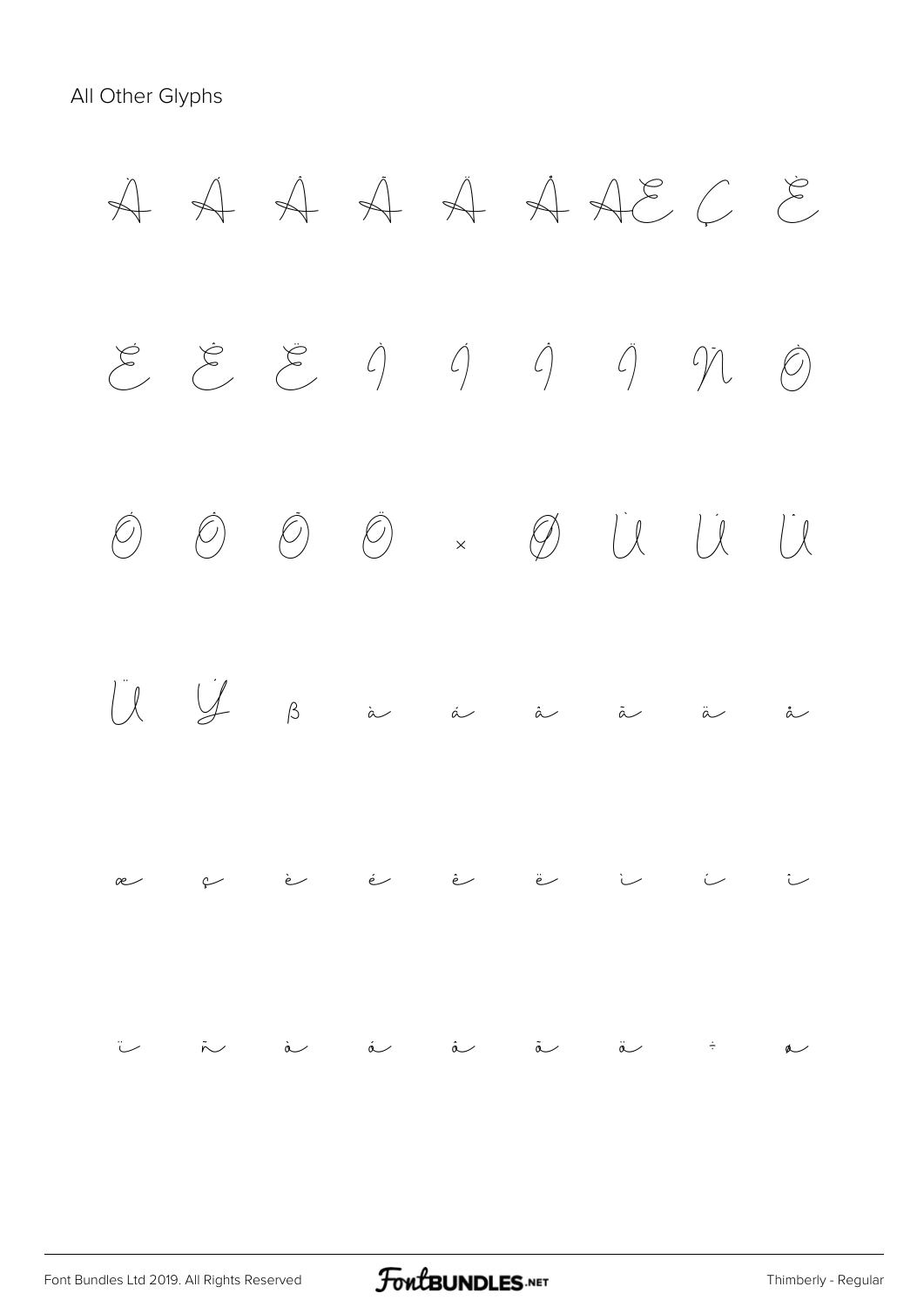

[Font Bundles Ltd 2019. All Rights Reserved](https://fontbundles.net/) **FoutBUNDLES.NET** [Thimberly - Regular](https://fontbundles.net/)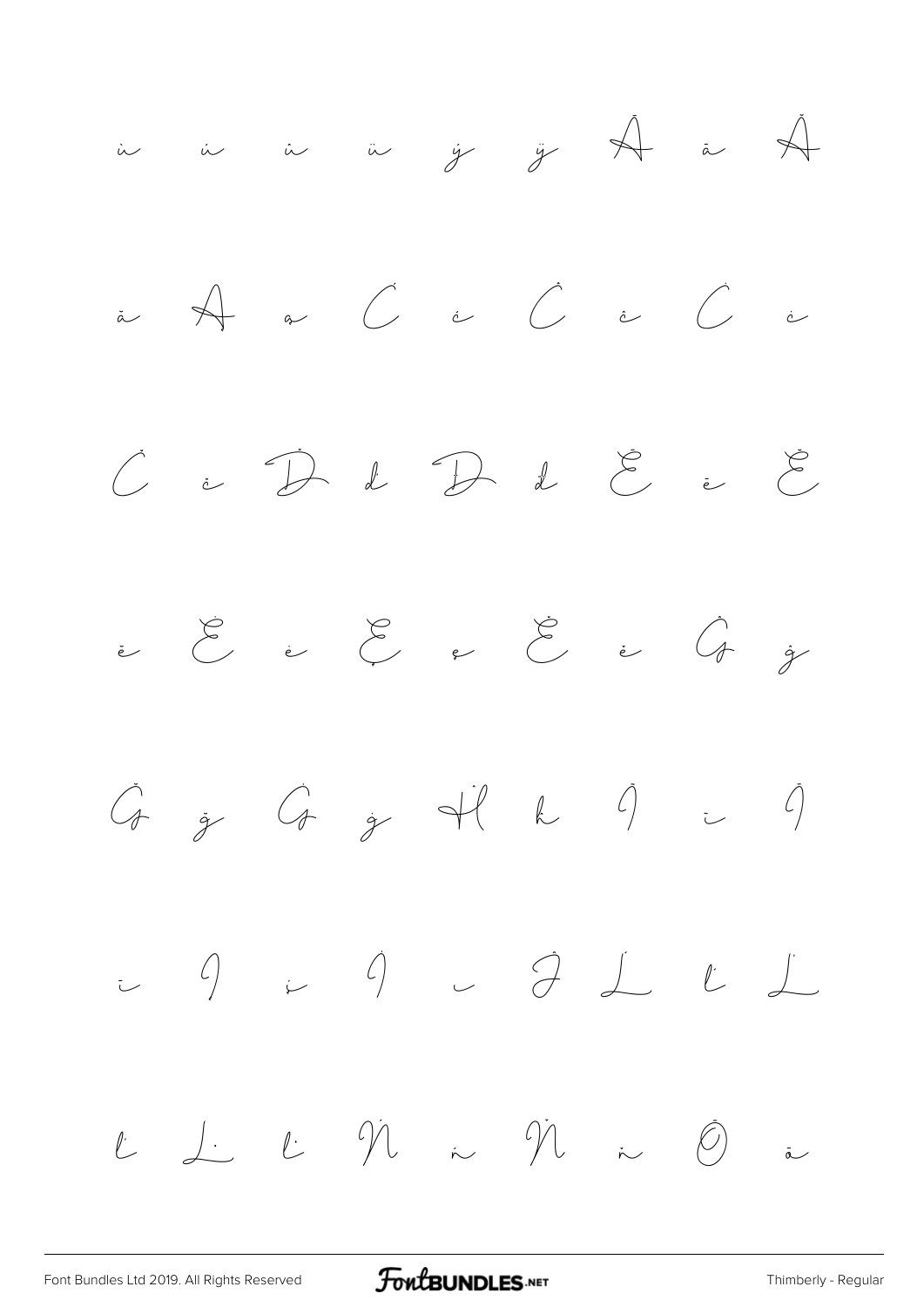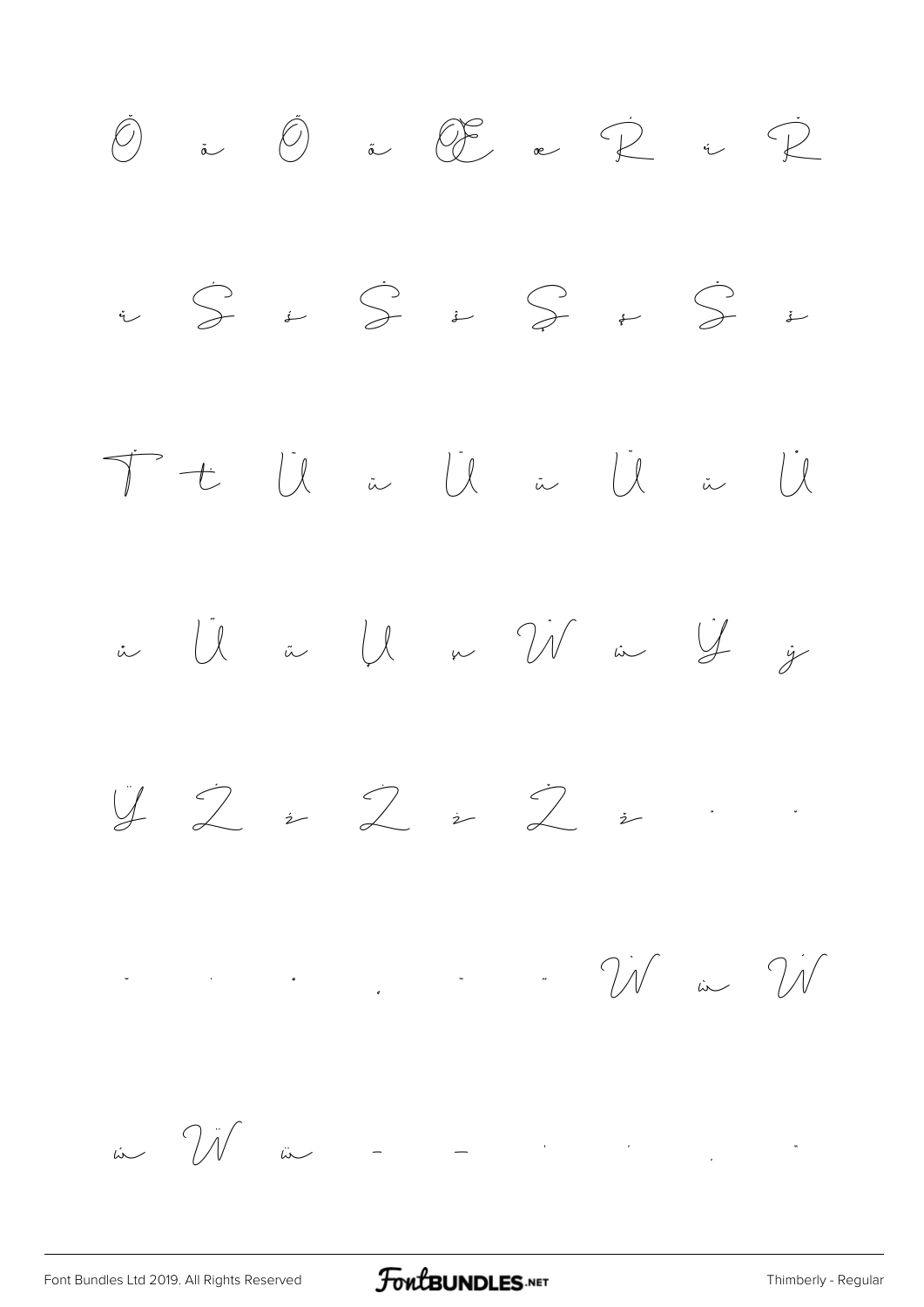

FontBUNDLES.NET